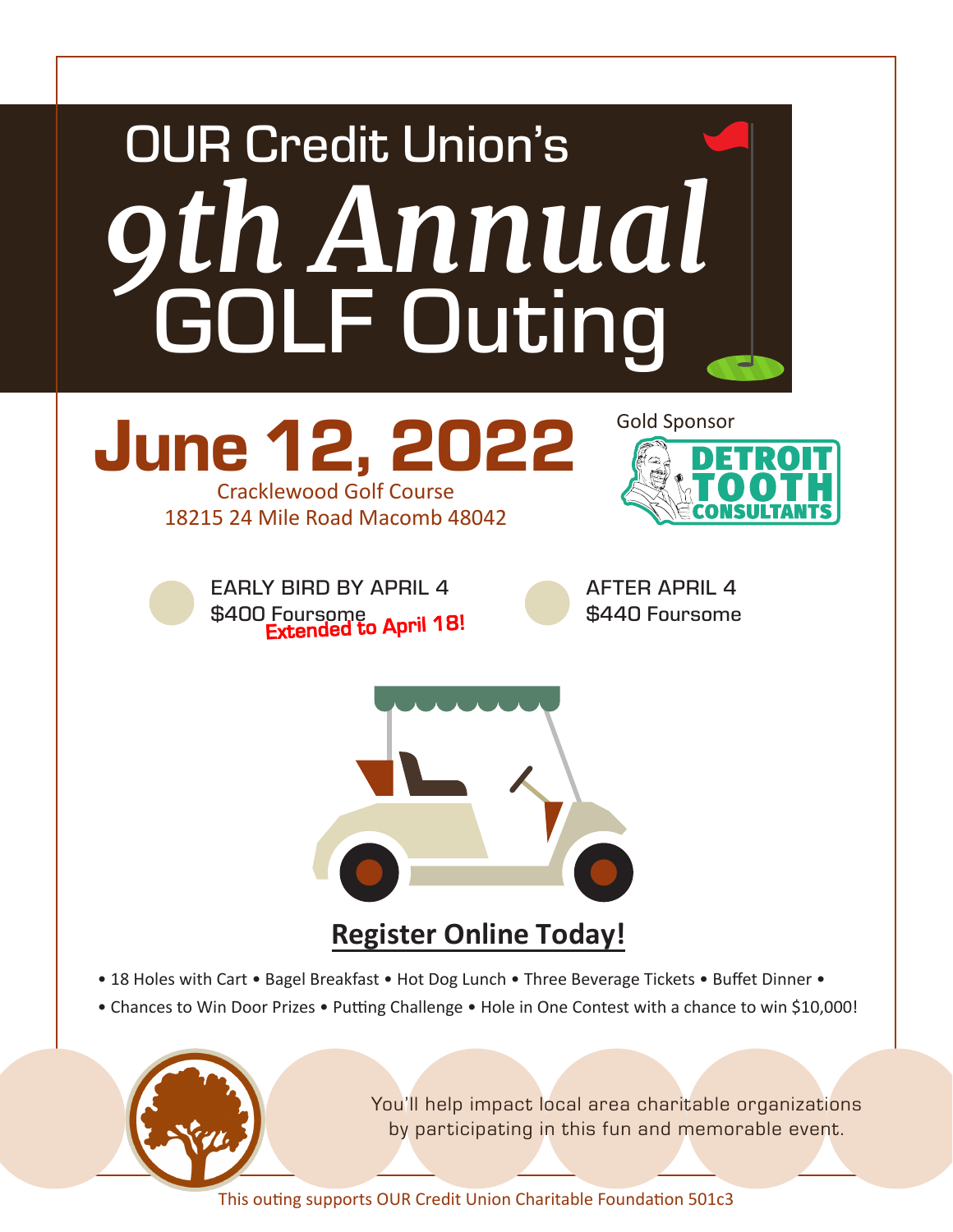# SPONSORSHIP OPPORTUNITIES

DETROIT TOOTH **CONSULTANTS** 

# *GOLD SPONSOR - \$1,500* **SOLD!**

- Company logo prominently displayed at outing
- Company logo with link to website in OUR Online Banking Platform for 60 days
- Table during registration
- 9 Hole Sponsorships
- One Foursome Package
- Recognition in OUR Credit Union's Facebook posts
- Recognition at start of outing and dinner reception
- Logo Item for Swag Bags

## *SILVER SPONSOR - \$750*

- **SOLD!SILVER S**<br>• 3 Hole Sponsorships
- One Foursome Package
- Company logo with link to website in OUR Online Banking Platform for 30 days
- Recognition on OUR Credit Union's Facebook posts
- Recognition at start of outing and dinner reception
- Logo Item for Swag Bags

## **GOLFZILLA - \$650**

- Logo on Golfzilla Info Table at Golfzilla Hole
- 
- 1 Tee Sign
- Two Meal Packages
- Recognition in OUR CU's Facebook Posts
- Recognition at Dinner Reception
- Logo Item in Swag Bags

### **DINNER SPONSOR - \$500**

GOLFER INFORMATION

- Logo on All Dinner Tables
- Recognition at Dinner Reception

**Golf Foursome: \$400** *After April 18th: \$440* **Individual Golfer: \$100** *After April 18th: \$110*

- 1 Tee Sign
- Logo Item for Swag Bags

# **CART SPONSOR - \$400 SOLD!**

- Logo on All Golf Carts
- Logo Item for Swag Bags

#### **LUNCH SPONSOR - \$300**

- Logo at Lunch Pick Up
- Logo Item for Swag Bags

# **SOLD! PUTTING CHALLENGE - \$300**

- Logo at Putting Challenge
- Logo Item for Swag Bags

## **TOTE BAG SPONSOR - \$250 SOLD!**

- Logo on Golfer Swag Bags
- Logo Item for Swag Bags

# **BEVERAGE CART SPONSOR - \$200 SOLD!**

- Logo Signage on Beverage Cart
- Logo Item for Swag Bags

# **BREAKFAST SPONSOR - \$200 SOLD!**

- Logo on Breakfast Bags
- Logo Item for Swag Bags

#### **HOLE SPONSOR - \$100**

Tee Sign

#### *When your company sponsors a foursome you are eligible for a FREE hole sponsorship!*

#### *Please note: All Sponsorship levels are separate.*

Please make checks payable to: OUR Credit Union Charitable Foundation

OUR Credit Union Attn: Golf Outing Committee 3070 Normandy Rd. Royal Oak, MI 48073

> Questions? Contact Janice: p: 248-549-3838, ext. 326 e: golfouting@ourcuonline.org

# [Register Online Today!](https://www.eventbrite.com/e/our-9th-annual-golf-outing-tickets-253263597237)

| Golfer Name                                                         | Email |  |
|---------------------------------------------------------------------|-------|--|
| Golfer Name 2                                                       | Email |  |
| Golfer Name 3                                                       | Email |  |
| Golfer Name 4                                                       | Email |  |
| Did an OUR Credit Union employee refer you? Please let us know who: |       |  |